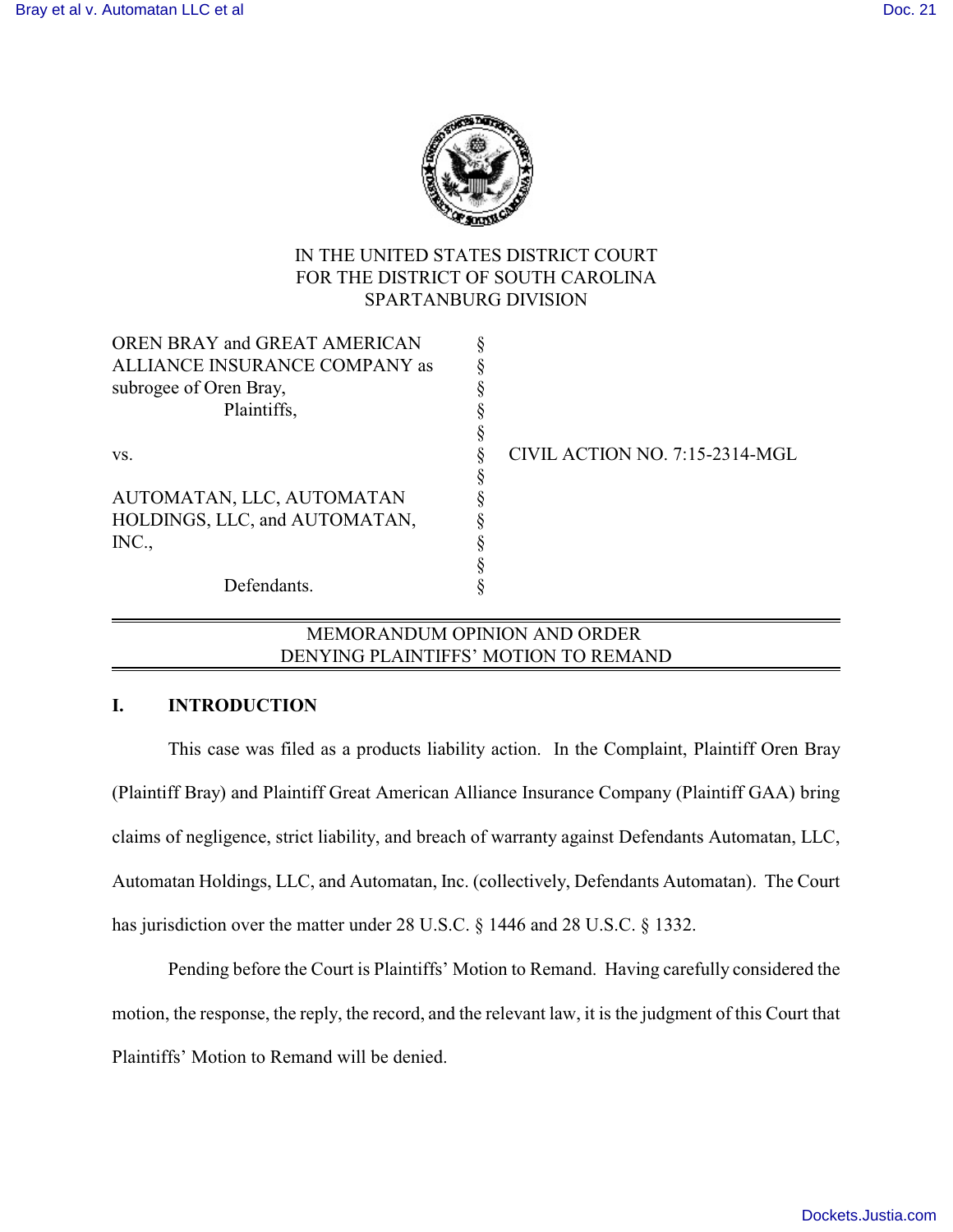#### **II. FACTUAL AND PROCEDURAL HISTORY**

The underlying facts are not in dispute. On May 4, 2012, Plaintiff Bray, an employee of Concept Packaging, was cleaning a machine manufactured byDefendants Automatan when his hand was pulled into the machine, causing serious injuries to his hand, arm, and other parts of his body. ECF No. 1-1 at 5, Amended Complaint ¶¶ 5-9. Concept Packaging had its workers' compensation insurance with Plaintiff GAA, which paid \$48,549.29 to Plaintiff Bray for medical bills, as well as indemnity and lost wages. *Id.* at 5-6, Amended Complaint ¶¶ 12-14.

Plaintiffs filed their Complaint, and then an Amended Complaint in the SpartanburgCounty Court of Common Pleas. After Defendants Automatan removed the case to this Court, Plaintiffs filed a Motion to Remand, Defendants Automatan filed theirresponse, and Plaintiffs filed their reply. Consequently, Plaintiffs' Motion to Remand is now ripe for review.

#### **III. STANDARD OF REVIEW**

"A civil action in any State court arising under the workmen[s'] compensation laws of such State may not be removed to any district court of the United States." 28 U.S.C. § 1445. Therefore, if the Court held that this action arises under the workers' compensation laws of South Carolina, then it would be required to grant Plaintiffs' Motion to Remand. *See id*.

A party seeking removal bears the burden of establishing the existence of federal jurisdiction. *Mulachey v. Columbia Organic Chems. Co*., 29 F.3d 148, 151 (4th Cir. 1994). Because removal jurisdiction raises significant federalism concerns, a district court must strictly construe removal jurisdiction. *Id*. (citing *Shamrock Oil & Gas Corp. v. Sheets*, 313 U.S. 100 (1941)). If federal jurisdiction is in doubt, remand to state court is necessary. *Mulachey*, 29 F.3d at 151.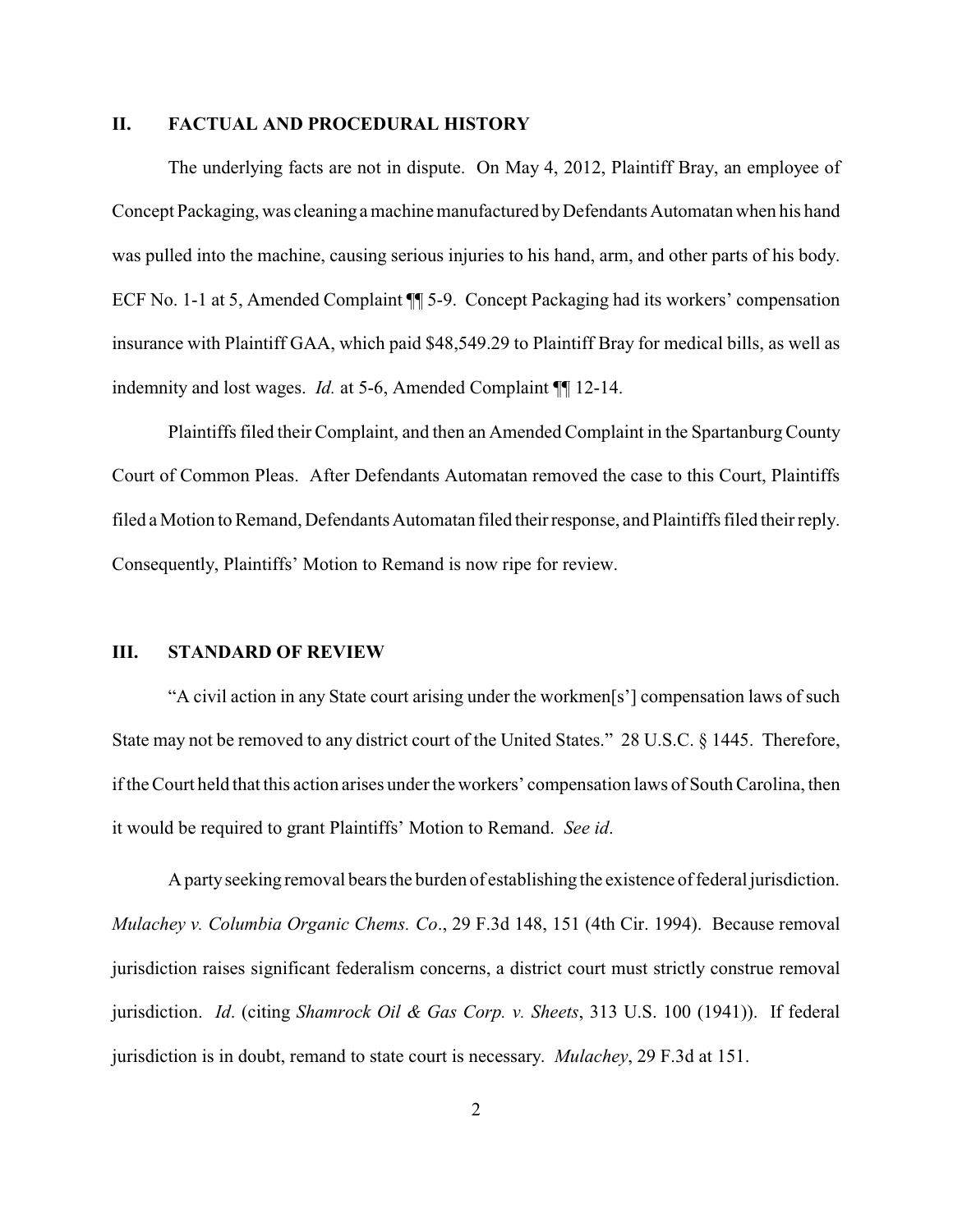### **IV. CONTENTIONS OF THE PARTIES**

The Court summarizes Plaintiffs' arguments in the same manner that they did in their

memorandum in support of their Motion to Remand:

| <b>ISSUE 1:</b> | Is [Plaintiff GAA,] as subrogee of [Plaintiff] Bray[,] |
|-----------------|--------------------------------------------------------|
|                 | a proper party plaintiff under the laws of South       |
|                 | Carolina, specifically, S.C. Code [Ann.] $\S$ 42-1-560 |
|                 | [(concerning the rights and remedies against a third)  |
|                 | party under the workers' compensation laws of South    |
|                 | Carolina)]?                                            |
|                 |                                                        |

SUGGESTED ANSWER: **YES**

**ISSUE 2:** Does [Plaintiff GAA's] subrogation claim for reimbursement of its workers'compensation lien arise under the workmen[s'] compensation laws of South Carolina for purposes of 28 U.S.C. § 1445(c) [("A civil action in any State court arising under the workmen[s'] compensation laws of such State may not be removed to any district court of the United States."]?

SUGGESTED ANSWER: **YES**

ECF No. 6 at 4-5.

Defendants Automatan, of course, maintain that the correct answer to each of these questions is "No."

#### **V. DISCUSSION AND ANALYSIS**

Because Plaintiffs' two issues are inextricably tied together, the Court will address both of their contentions simultaneously. In Issue 1, Plaintiffs ask if Plaintiff GAA, as subrogee of Plaintiff Bray, is a proper party plaintiff under the workers' compensation laws of South Carolina, specifically S.C. Code Ann. § 42-1-560 (concerning the rights and remedies against a third party under the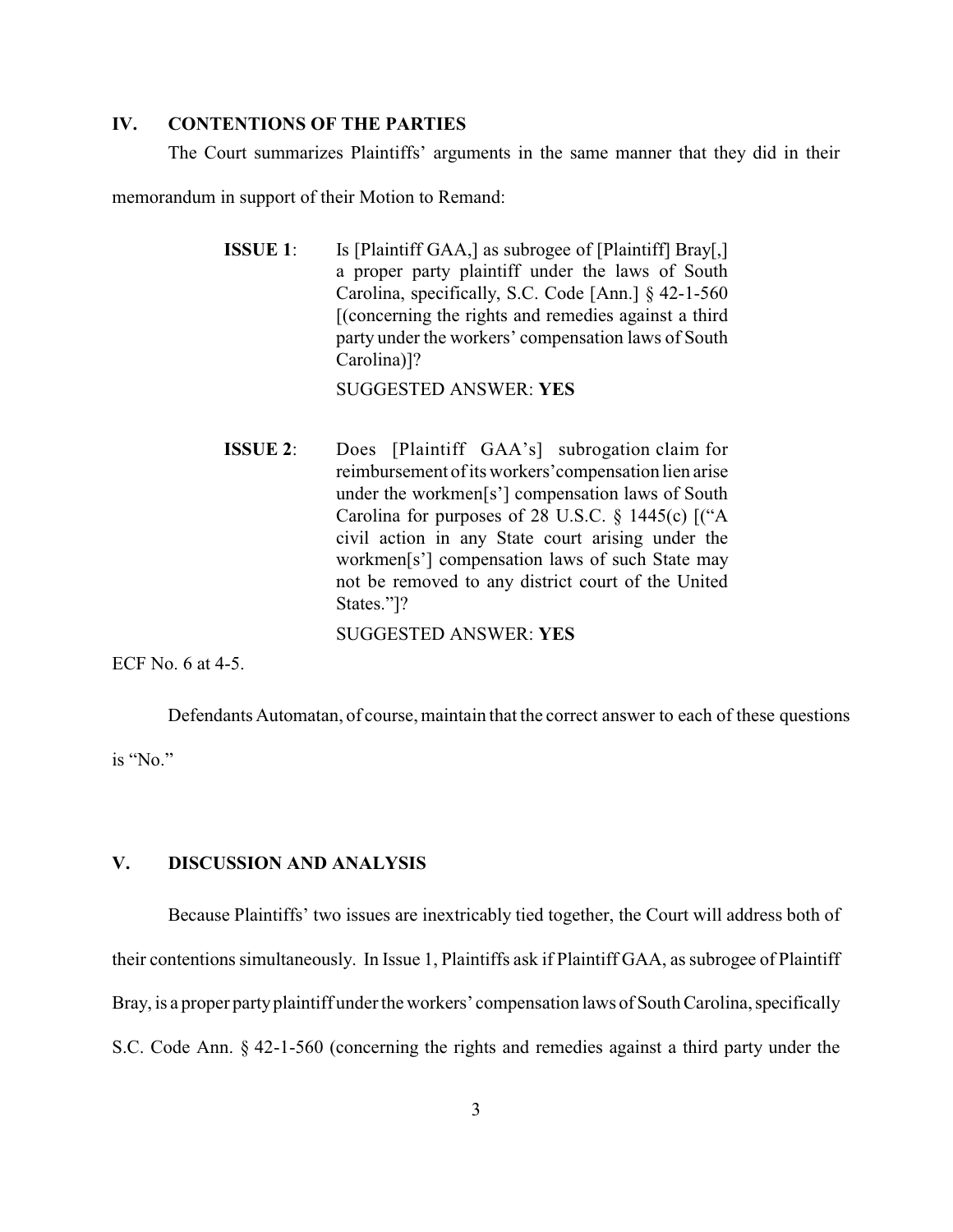workers' compensation laws of South Carolina). And, in Issue 2, Plaintiffs inquire as to whether Plaintiff GAA's subrogation claim for reimbursement of its workers' compensation lien arises under the workmens' compensation laws of South Carolina for purposes of 28 U.S.C. § 1445(c) ("A civil action in any State court arising under the workmen[s'] compensation laws of such State may not be removed to any district court of the United States."). The Court's response to each of these questions is an unequivocal "No."

The Court will commence with a brief survey of the rights and remedies available to an injured employee against an alleged third-party tortfeasor under the workers' compensation laws of South Carolina. In an action against an alleged tortfeasor, the injured worker has "one year after the carrier accepts liability for the payment of compensation or makes payment pursuant to an award" to bring suit. S.C. Code Ann. § 42-1-560(b). "In such case the carrier shall have a lien on the proceeds of any recovery from the third party." *Id.* "Notice of the commencement of the action shall be given within thirty days thereafter to the Workers' Compensation Commission, the employer and carrier upon a form prescribed by the Workers' Compensation Commission." *Id*.

"If, prior to the expiration of the one-year period referred to in subsection (b), or within thirty days prior to the expiration of the time in which such action may be brought, the injured employee . . . [has not] commenced [an] action against or settled with the third party, the right of action of the injured employee . . . shall pass by assignment to the carrier; provided, that the assignment shall not occur less than twenty days after the carrier has notified the injured employee." *Id*. § 42-1-560(c). However, the carrier's "[f]ailure to give [proper] notice, or to commence the action at least thirty days prior to the expiration of the [statute of limitations for the alleged tort] shall operate as a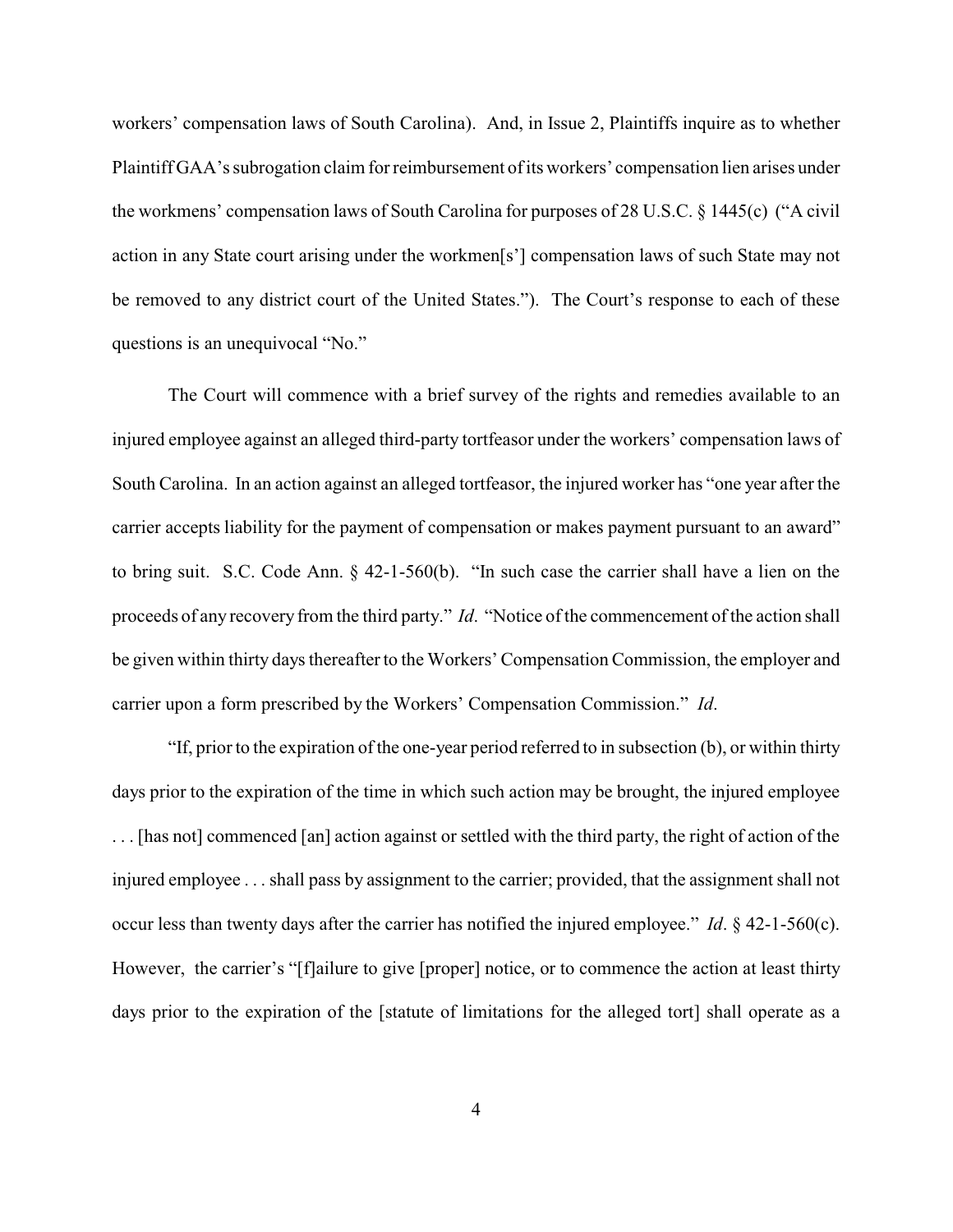reassignment of the right of action to the injured employee . . . and the rights and obligations of the parties shall be as provided by subsection (b)." *Id*.

Here, Plaintiffs filed their Complaint on the last day before the statute of limitations ran on the torts and breach of warranty claims. Thus, the only law from above that applies is that portion that instructs us that the carrier's "[f]ailure to give [proper] notice, or to commence the action at least thirty days prior to the expiration of the [statute of limitations for the alleged tort] shall operate as a reassignment of the right of action to the injured employee . . . and the rights and obligations of the parties shall be as provided by subsection (b) of this section." *Id*. With that statutory law in mind, the Court will now turn to our court of appeals for further guidance.

The Fourth Circuit case, *Arthur v. E.I. Dupont de Nemours & Co.*, 58 F.3d 121 (4th Cir. 1995), although not directly on point, is most instructive. In *Arthur,* a former employee, along with her husband and son, sued her former employer in West Virginia state court under the deliberate intent exception to the West Virginia's Workers' Compensation Act. *Id.* at 123. The defendant removed the case to federal court after which the plaintiffs filed a motion to remand. *Id*. The district court denied the plaintiffs' motion. *Id*.

In affirming the district court's decision, the Fourth Circuit opined that its "first job . . . [was] to ascertain what Congress meant by the term 'workmen[s'] compensation laws.' Because the statute contains no definition, [the court] must look to the ordinary meaning of the term in 1958, the year Congress passed section 1445(c)." *Arthur*, 58 F.3d at 125. In doing so, the court concluded "that the ordinary (shorthand) meaning of 'workmen[s'] compensation laws' in 1958 was this: a statutorily created insurance system that allows employees to receive fixed benefits, without regard to fault, for work-related injuries." *Id*.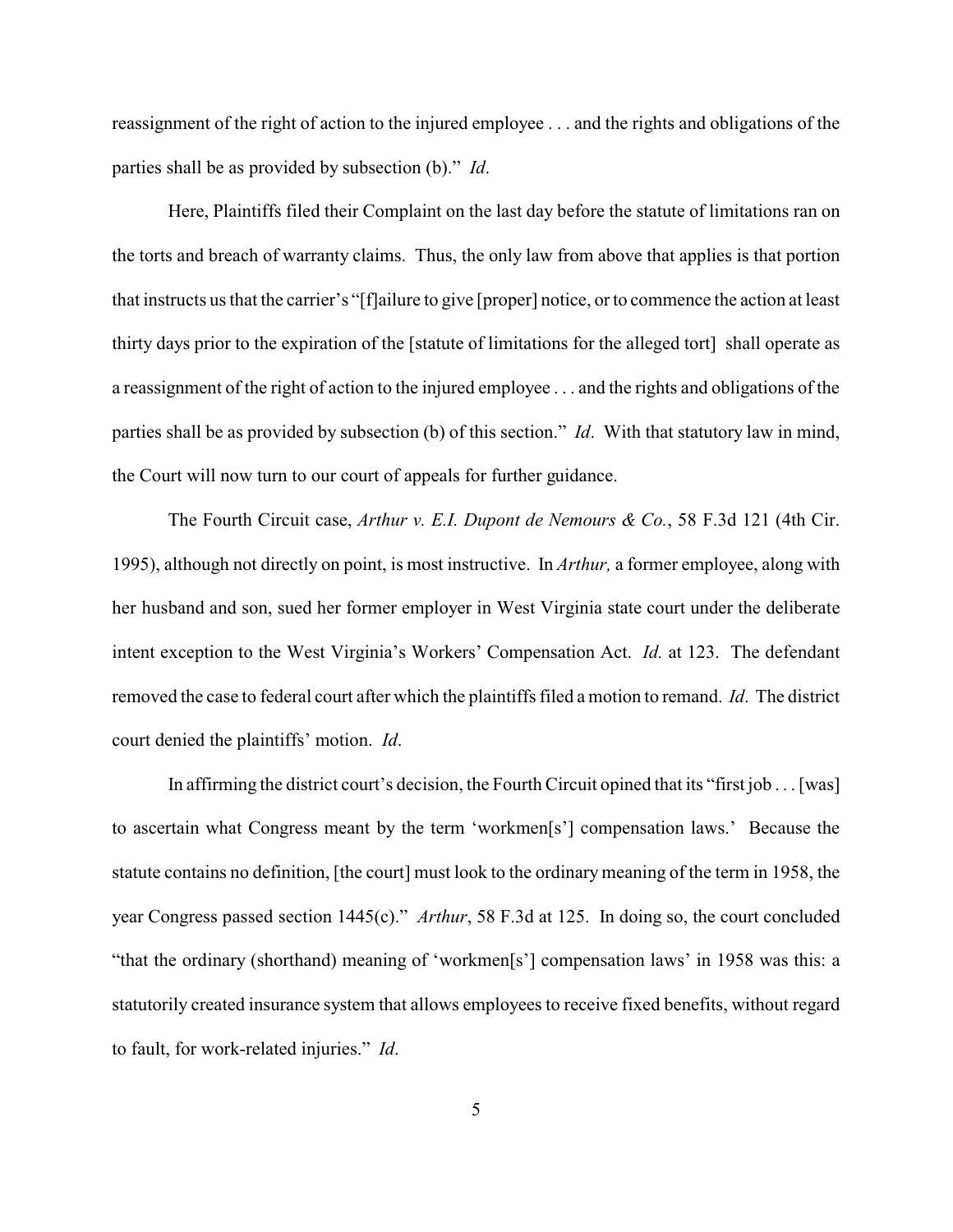The Fourth Circuit went on to note that, just because the plaintiffs' claim "is written into the West Virginia Workers' Compensation Act.... does not end our inquiry because [the court is] not bound by where the section appears in the West Virginia Code. Rather, [the court] must determine whether [the plaintiffs' claim] is a 'workmen[s'] compensation law[]'as contemplated by 28 U.S.C. § 1445(c)." *Id*. at 127.

The court noted that the plaintiffs' claim "does not prescribe any part of a workers' compensation claim as such claims were understood in 1958." *Id*. "It does not change the fundamental character of the claim, which is still preserved within West Virginia's common law tort system." *Id.* And, the plaintiffs' claim " is not integrally related to the operation of West Virginia's workers' compensation system. It does not protect or enhance the ability of workers to obtain compensation benefits, i.e., fixed benefits without regard to fault for workplace injuries." *Id*.

Applying this law to the facts of this case, the Court holds that Plaintiffs misapprehend *Arthur* to the extent that they argue that, because Plaintiff GAA's subrogation rights are set forth in a portion of the South Carolina Workers' Compensation Law, specifically S.C. Code Ann. § 42-1-560, its subrogation claim arises under South Carolina Workers' Compensation Law. *Arthur* elucidates that, just because a plaintiff's claim is written into a state's Workers' Compensation Laws "does not end [the court's] inquiry because [the court is] not bound by where the section appears in the . . . Code." *Id*. Nor does Plaintiff GAA's subrogation claim "prescribe any part of a workers' compensation claim as such claims were understood in 1958." *Id.* "[Plaintiff GAA's subrogation claim also] does not change the fundamental character of the claim, which is still preserved within [South Carolina's] common law tort [and breach of warranty] system[s]." *Id.* And, Plaintiff GAA's subrogation claim "is not integrally related to the operation of [South Carolina workers' compensation system]. It does not protect or enhance the ability of workers to obtain compensation benefits, i.e., fixed benefits without regard to fault for workplace injuries." *Id*.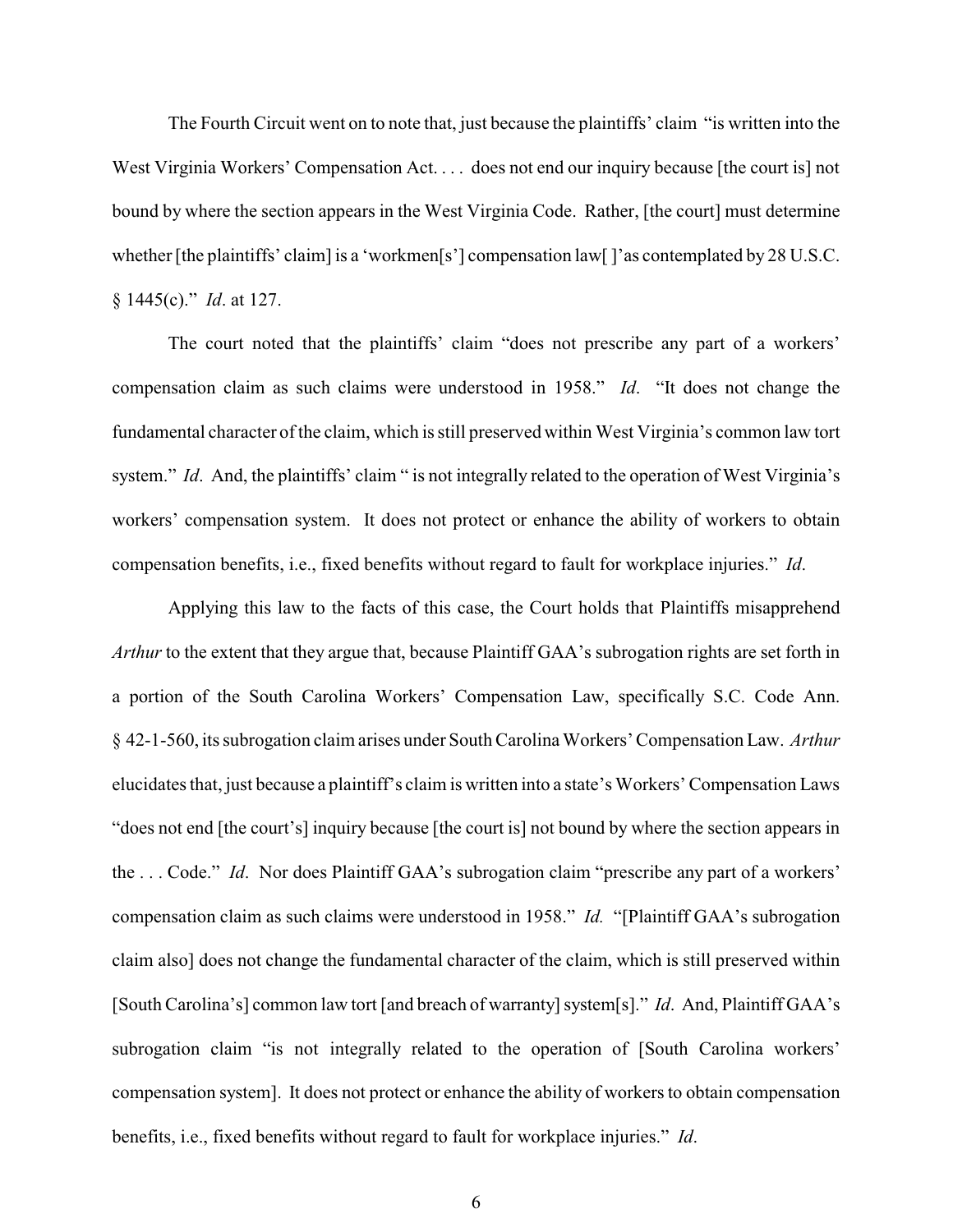Plaintiffs state that Defendants Automatan, "by challenging GAA's standing in this action, raise a novel question of South Carolina law on which no court has yet ruled, to wit, whether the subrogated carrier may join with the injured worker as a party plaintiff in a third party action in the first instance without resort to subsequent intervention." Then allow this Court to be the first court to answer the question: the answer is a resounding "No." Given the plain meaning of the statute, and the Court's interpretation of *Arthur*, the Court is fully confident that, given the facts of this case, the South Carolina Supreme Court would answer the question in the same manner. *See Roe v. Doe*, 28 F.3d 404, 407 (4th Cir. 1994) ("[W]here there is no case law from the forum state which is directly on point, the district court [must] attempt[] to do as the state court would do if confronted with the same fact pattern.").

This is a diversity action with claims of negligence, strict liability, and breach of warranty. It is nothing more and nothing less. Absent in Plaintiffs' Complaint is anything that raises a substantial question of South Carolina's Workers' Compensation Law. The claims are unrelated to Plaintiff Bray's workers' compensation action, except that his injuries allegedly caused by Defendants Automatan's machine occurred at his place of employment. Whether Defendants Automatan are liable for Plaintiff Bray's injuries requires no interpretation of South Carolina's Workers' Compensation Laws. Or put another way, Plaintiff Bray's claims can be adjudicated without any reference whatsoever to S.C. Code Ann. § 42-1-560.

Yes, of course Plaintiff GAA is a subrogee and, yes, Plaintiff GAA has a subrogation interest in this lawsuit and is entitled to reimbursement of the monies that it paid on Plaintiff Bray's workers' compensation claim if Plaintiff Brayprevails against DefendantsAutomatan in this lawsuit. *See* S.C. Code Ann. § 42-1-560(b) ("[T]he carrier shall have a lien on the proceeds of any recovery from the third party whether by judgment, settlement or otherwise."); *see also* S.C. Code Ann. § 42-1-560(f) (explaining some of a carrier's rights and responsibilities in regards to its lien ). But, just because